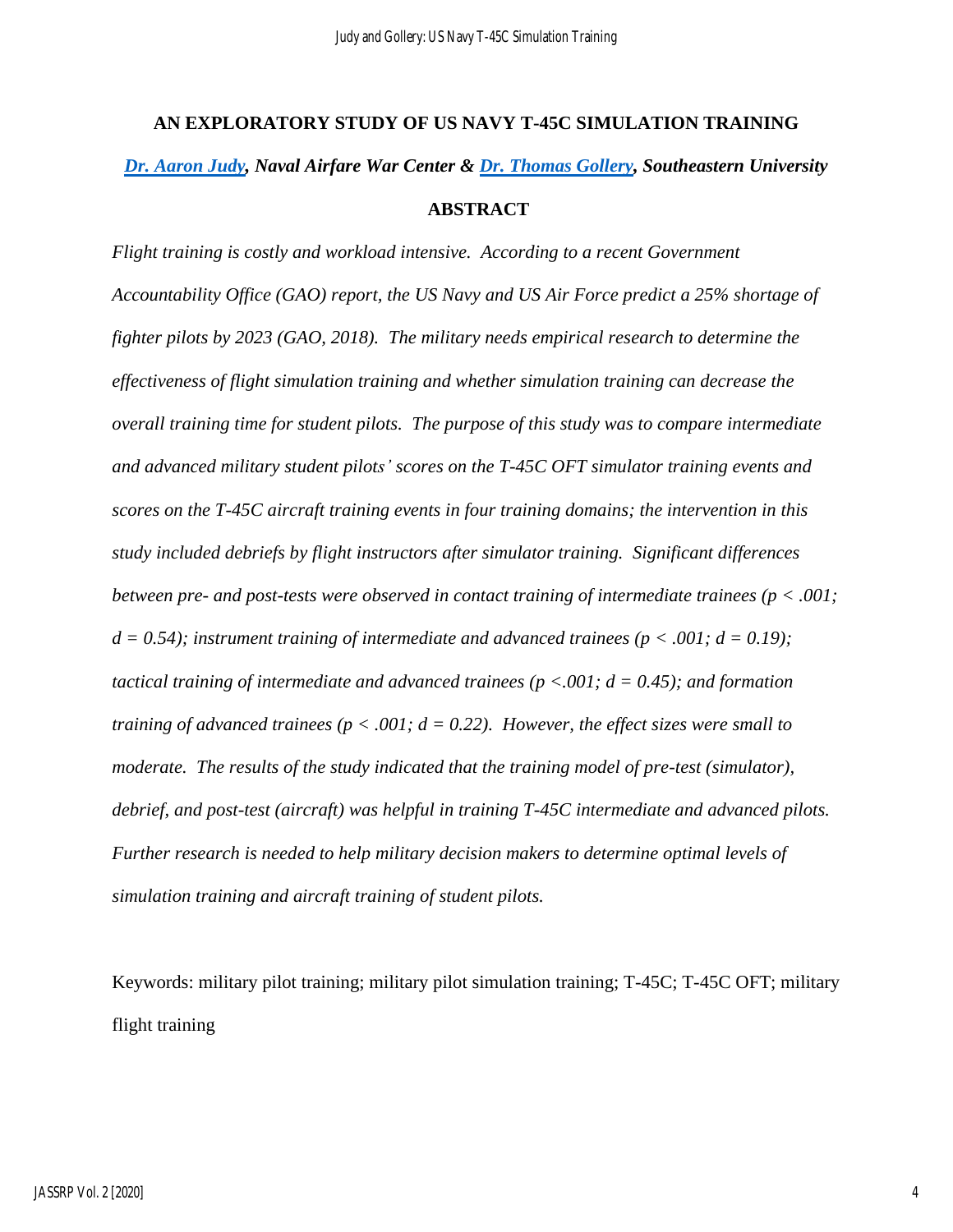#### **Introduction**

Flight training is costly and workload intensive. However, due to pilot shortages and the demand to decrease the time to train pilots, innovative flight training methodologies and simulation technologies should be explored (Flight Safety Foundation, 2018). According to the Federal Aviation Administration (FAA), the number of pilots has decreased by 30% over the last three decades, and commercial airlines currently experience a pilot shortage (FAA, 2018). The four largest US airlines expect to lose approximately 18,000 pilots by 2022 due to mandatory retirement age requirements (Bachman, 2014). Similarly, according to a recent Government Accountability Office (GAO) report, the US Navy and US Air Force predict a 25% shortage of fighter pilots by 2023 (GAO, 2018). The costs to train military pilots can range from \$3 million to \$11 million per pilot and costs have also increased within the civilian sectors (Losey, 2018). As a result, evaluating the use of simulation technologies and finding innovative methods to reduce the time to train and certify pilots is an important research area to alleviate the expected pilot shortage tsunami.

Judy and Gollery (2019) conducted a research study of US Navy (USN) and US Marine Corps (USMC) T-45C intermediate and advanced flight students to compare actual aircraft training hours and flight simulation training hours and their relationships to the naval standard score (NSS). The researchers used archival data provided by the Chief of Naval Air Training (CNATRA) for the years 2015-2017. The current research study is a follow-up to the 2019 study and was designed to explore the differences between specific training event scores in the T-45C aircraft after flight students had prepared for the flight training events in a flight simulator and a debrief by an instructor.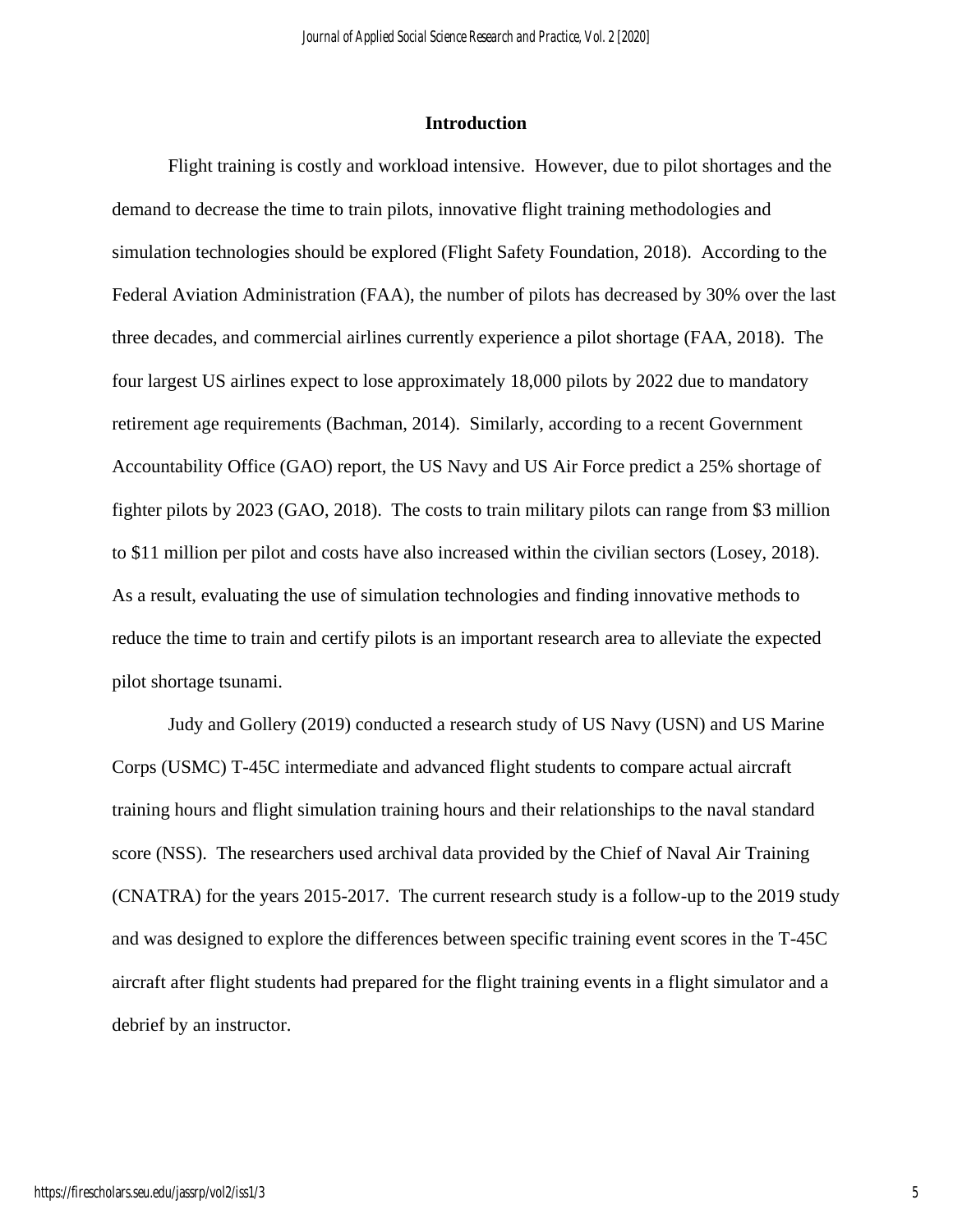#### **Brief Review of Literature**

A number of studies have been conducted over the past ten years to determine the potential cost and time savings of using simulations in pilot training and the effectiveness of simulations to prepare students for aircraft flight. A typical flight training model consists of classroom training, simulation, debriefs, and actual aircraft training. Flight schools and aviation academies have used flight simulations for decades to train pilots for aircraft flight. According to Fleming (2013), airline transport pilots (ATPs) can complete 25% of their needed flight hours in a flight simulator. The Federal Aviation Administration (FAA) rules allow a pilot to log 20% of the required hours for a commercial pilot's license in flight simulation and 20 hours toward instrument training certification.

Caligan (2012) conducted a study to determine whether the flight time to solo was a predictor of future pilot performance. A survey was sent to 494,180 pilots who held private, commercial, or ATP certificates. Only 306 pilots responded to the survey and 33 responses were removed for errors, resulting in a sample size of 273. The research questions asked 1) whether the number of hours needed to solo were predictive of the number of hours needed to earn a private pilot license and 2) whether the number of hours needed to solo could predict whether the students passed the private pilot checkride on the first try. The results of the correlation and regression analyses revealed a significant relationship ( $p < .05$ ) between the number of hours needed to solo as well as the number of hours needed to earn a private pilot's license (Caligan, 2012). However, there was no significant relationship between the number of hours needed to solo and the first-time pass rate on the private pilot checkride (Caligan, 2012). The researcher concluded that the flight instructor should continuously evaluate the student for any additional training time needed. Furthermore, Caligan (2012) recommended that further research should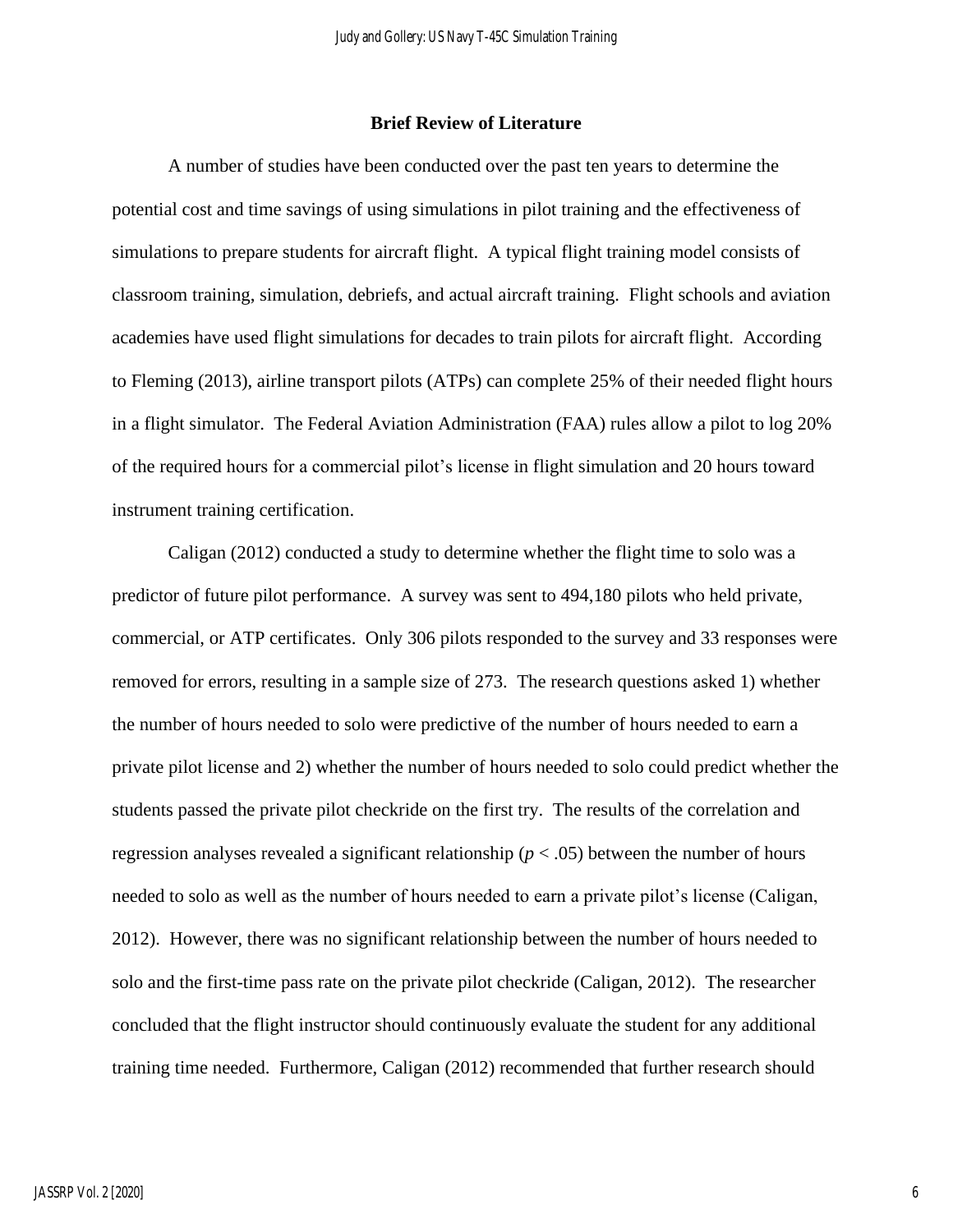focus on determining whether simulation training methods could be used to reduce the amount of time students need to complete the private pilot's license.

An evaluation study by Koglbauer, Riesel, and Braunston (2016) was conducted to examine the outcomes of combining flight simulator training and actual aircraft training on student pilots' skill acquisition. The sample consisted of 61 general aviation flight students with zero flight hours and approximately 40 hours of classroom training. A pre-test/post-test, no control group design was used to compare flight simulator scores and scores on aircraft flight tests. The alpha level was set at 0.05; the *t* test of dependent samples and Pearson's coefficient of correlation were used to analyze the data. The results of the comparisons indicated that the students' aircraft flight performance scores were significantly higher on the post-test  $(p < .01)$ after using the simulator. In addition, a significant positive correlation was found between instructors' grades in the flight simulator and the aircraft flight post-test  $(p < .01)$ . The researchers suggested that a combination of aircraft training and simulator training are positively related to aircraft flight scores of beginning pilots.

Military and civilian flight trainers frequently use flight simulations to help train pilots. However, the military wants to examine innovative simulation technologies such as virtual reality (VR) and augmented reality (AR) to help increase the effectiveness of simulations and to reduce actual fight training time. The US Navy estimates that 32% of all training will be synthetic in 2030, which will increase the demand for both simulators, pilot time and access to use simulators, and realistic flight simulations (Tublin, 2018).

Tublin (2018) conducted a survey of F/A-18 US Navy fleet squadrons to assess pilot training needs; an overwhelming number of students reported that computer-aided instruction (i.e., PowerPoint) was ineffective for pilot training. However, technical advances in simulators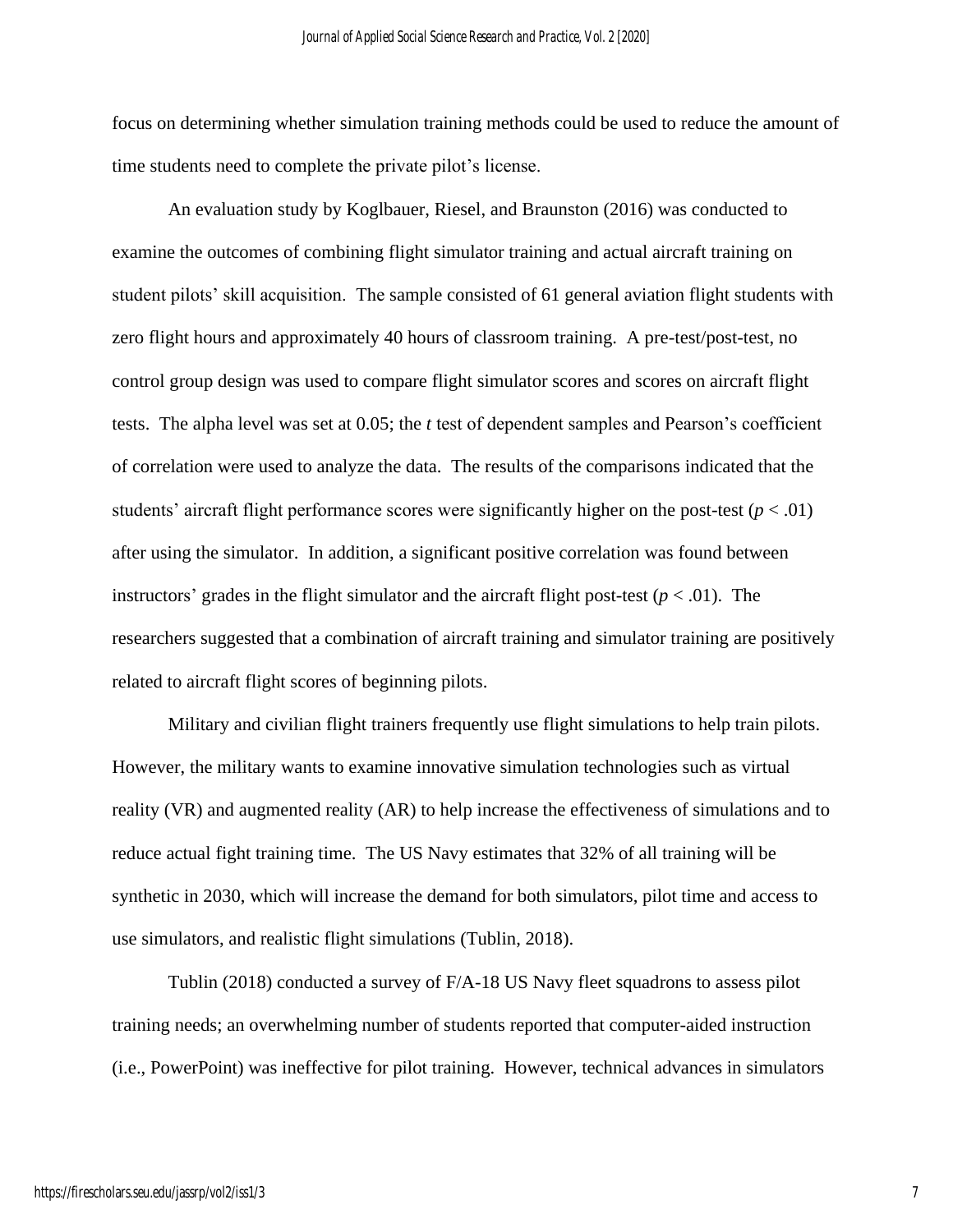and simulations, especially VR and AR, could replace or at least enhance computer-aided flight instruction.

The Naval Post Graduate School (NPS) and Boeing recently created a F/A-18E/F virtual cockpit to develop pilot familiarization with the aircraft and to instruct cockpit checklist usage. The Navy conducted an experiment in which one group of student pilots used traditional training materials and the other group of student pilots used a VR headset training tool. The results revealed that the VR group completed the training more quickly and with greater accuracy (Tublin, 2018). The VR hardware solution used in the experiment was relatively inexpensive (\$3,000), and the student pilots were enthusiastic about the future use of this technology in pilot training. As simulation usage and technology advance, simulation research may help policymakers find an effective ratio of simulation time to training hours in the aircraft.

#### **Methods**

The current study's design was a post-hoc, causal-comparative, within-subjects, repeated measures research design. The study used a pre-test/post-test, no control group methodology. The study's sample was purposive and was obtained from CNATRA's Training Information System (TIMS) database from years 2015 to 2017; this dataset was the latest available and served to control for hardware and software changes in the simulators. Training event scores for intermediate and advanced T-45C flight students were examined to explore whether flight simulation training combined with a follow-up debrief by an instructor would help prepare flight students for actual flight training events.

Intermediate pilot training consists of basic instruments, air navigation, cockpit familiarization, basic formation flying, and runway carrier take-off and landing practice (Naval Air Training Command, 2014). Advanced pilot training consists of operational navigation,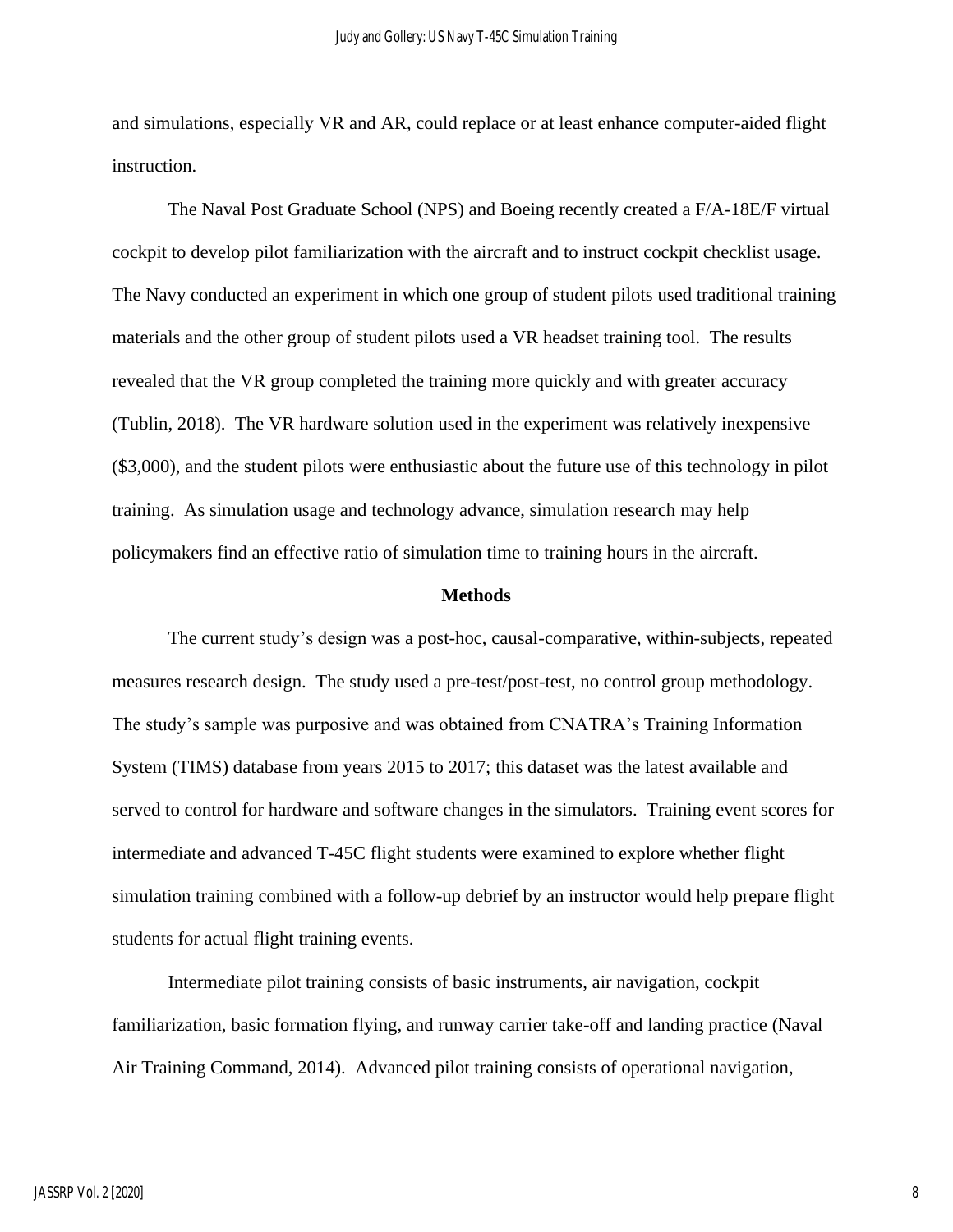tactical maneuvering, weapons delivery tactics, advanced flight formations, low-level flying, and aircraft carrier landing qualification (Naval Air Training Command, 2014). This study compared pre-test (simulator) training event scores and post-test (aircraft) training event scores. The independent variables were scores on specific simulator training events, and the dependent variables were scores on specific aircraft training events for each individual student pilot (i.e., matched data pairs). All the student pilots participated in an instructor debrief following the pretest (simulator training event) prior to completing the post-test (aircraft training event). The study examined only USN and USMC flight simulation training event scores and actual aircraft training event scores for years 2015 through 2017. One aircraft, the T-45C, and one flight simulator, the T-45C OFT, were investigated in order to control key variables and to help ensure comparability of data.

The training events were embedded within four CNATRA training domains: contact training, instrument training, formation training, and tactical training. *Contact training* included aircraft familiarization, out-of-control flight, night flight familiarization, and early field carrier landing stages; only intermediate level pilots participated in this training domain. *Instrument training* included emergency procedures, basic instruments, radio instruments, navigation, and instrument rating stages. *Formation training* included day and night formation flying. Both intermediate and advanced student pilots were included in instrument and formation training in this study. *Tactical training* included strike, tactical formation, fighter maneuvering, and carrier qualification landing stages; only advanced pilots participated in this training.

The pre-test simulation training events were performed in the T-45C operational flight trainers (OFT). The post-test aircraft training events were conducted in the T-45C Goshawk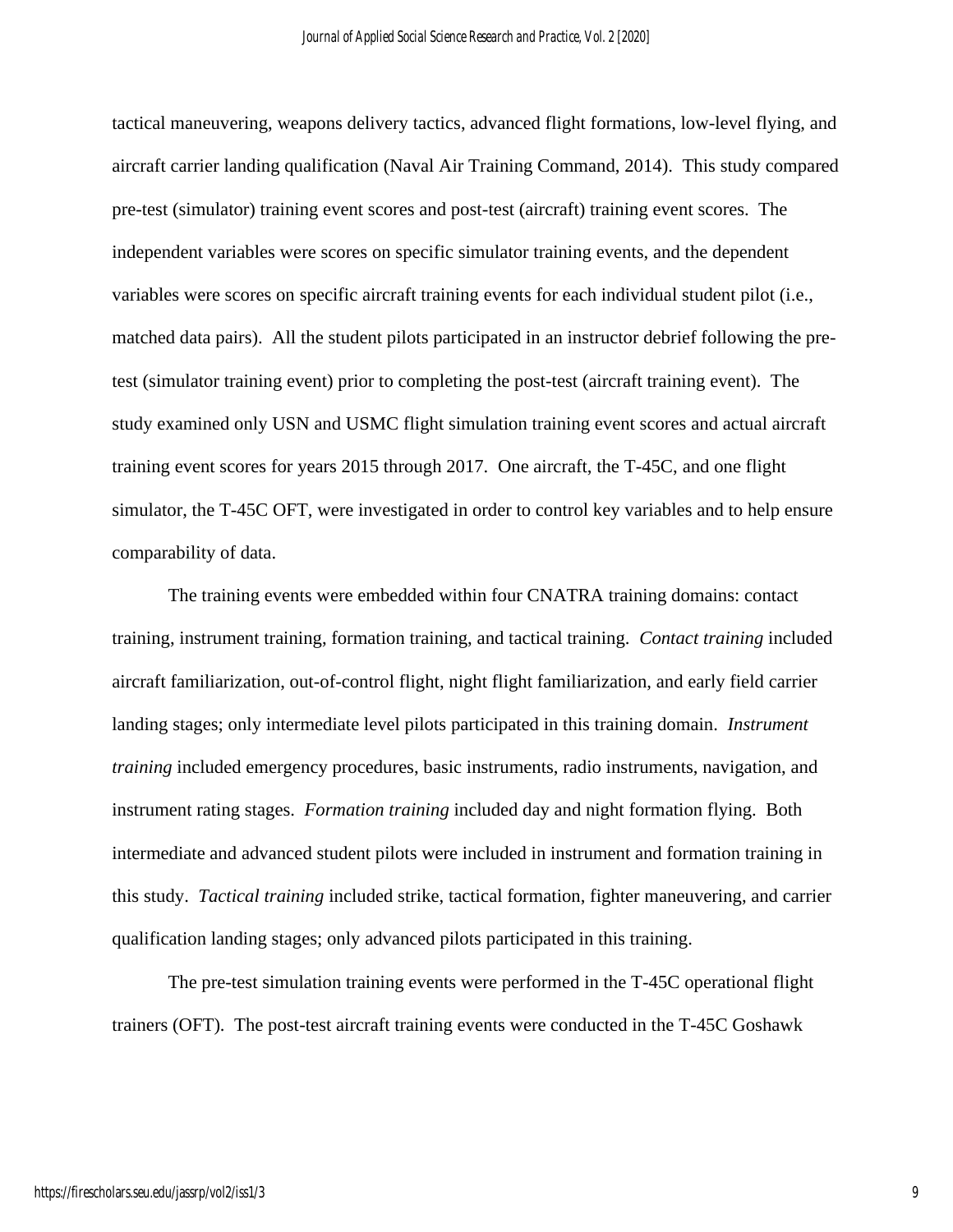aircraft. Both pre-test (simulator) and post-test (aircraft) events occurred in the same four training domains.

The initial CNATRA sample size consisted of 462,190 aircraft and simulator training events from intermediate and advanced pilot training phases. The sample size was then narrowed to student pilots' matched simulator and aircraft scores for four primary US Navy training domains: contact training, instrument training, formation training, and tactical training; as mentioned earlier, the scores were matched for each individual pilot. The resulting sample size consisted of 42,825 matched simulator and aircraft events from contact training; 39,169 matched simulator and aircraft events from instrument training; 33,521 matched simulator and aircraft events from formation training, and 79,368 matched simulator and aircraft events from tactical training. Intermediate and advanced flight students were not disaggregated during analysis because both training events overlap in some of the training domain areas. Contact training included only intermediate students. Instrument and formation training included both intermediate and advanced students and tactical training included only advanced students. The purpose of the study was to compare scores on simulator training events and scores on aircraft training events in the four training domains.

#### **Research Questions**

In order to address the research problem, the following research questions were posed. Since this study was exploratory in nature, no hypotheses were presented.

**Q1.** Is there a difference between pre- and post-test scores on contact training tasks of intermediate level student pilots?

**Q2.** Is there a difference between pre- and post-test scores on instrument training tasks of intermediate and advanced level student pilots?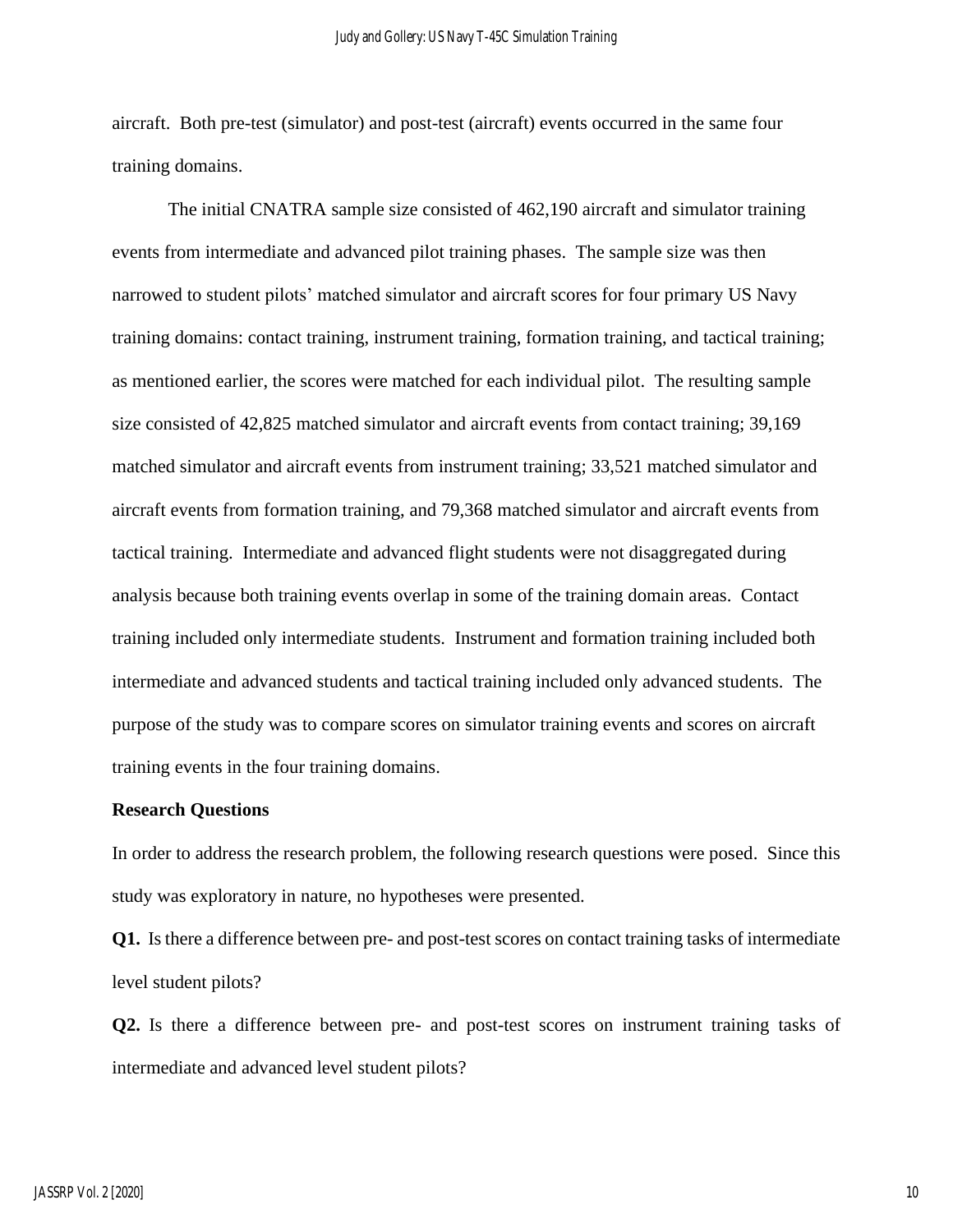**Q3.** Is there a difference between pre- and post-test scores on formation training tasks of intermediate and advanced level student pilots?

**Q4.** Is there a difference between pre- and post-test scores on tactical training tasks of advanced level student pilots?

#### **Intervention**

The simulator (OFT) debrief was conducted by CNATRA flight instructors after each simulator training event and prior to each aircraft training event. The debriefs consisted of a discussion of the student pilot's overall score for each event, the rationale for the event score, and suggested areas for improvement.

#### **Instrumentation**

Flight simulation events (pre-tests) were completed in the T-45C Goshawk OFT, scored by the flight instructor, and added to the CNATRA database. The T-45C OFT (see Appendix A) is a high-fidelity instrument and visual flight simulator designed as a dome shell simulator with a digital cockpit, outside visual displays, and instructor station (Boeing, 2018). Actual aircraft events (post-tests) were conducted in the T-45C Goshawk aircraft (see Appendix A), scored by the instructor, and added to the CNATRA TIMS database. The T-45C Goshawk is a highly maneuverable turbofan jet military training aircraft built by the Boeing Company (Boeing, 2018).

#### **Event Scoring**

The pre- and post- training events' scores ranged from 1 to 5 and are considered interval level data; the events were scored by a flight instructor for both simulator and aircraft events. A score of 3 and above is considered passing. The scale was developed by CNATRA and used by the flight instructors as described below (Naval Air Training Command, 2014).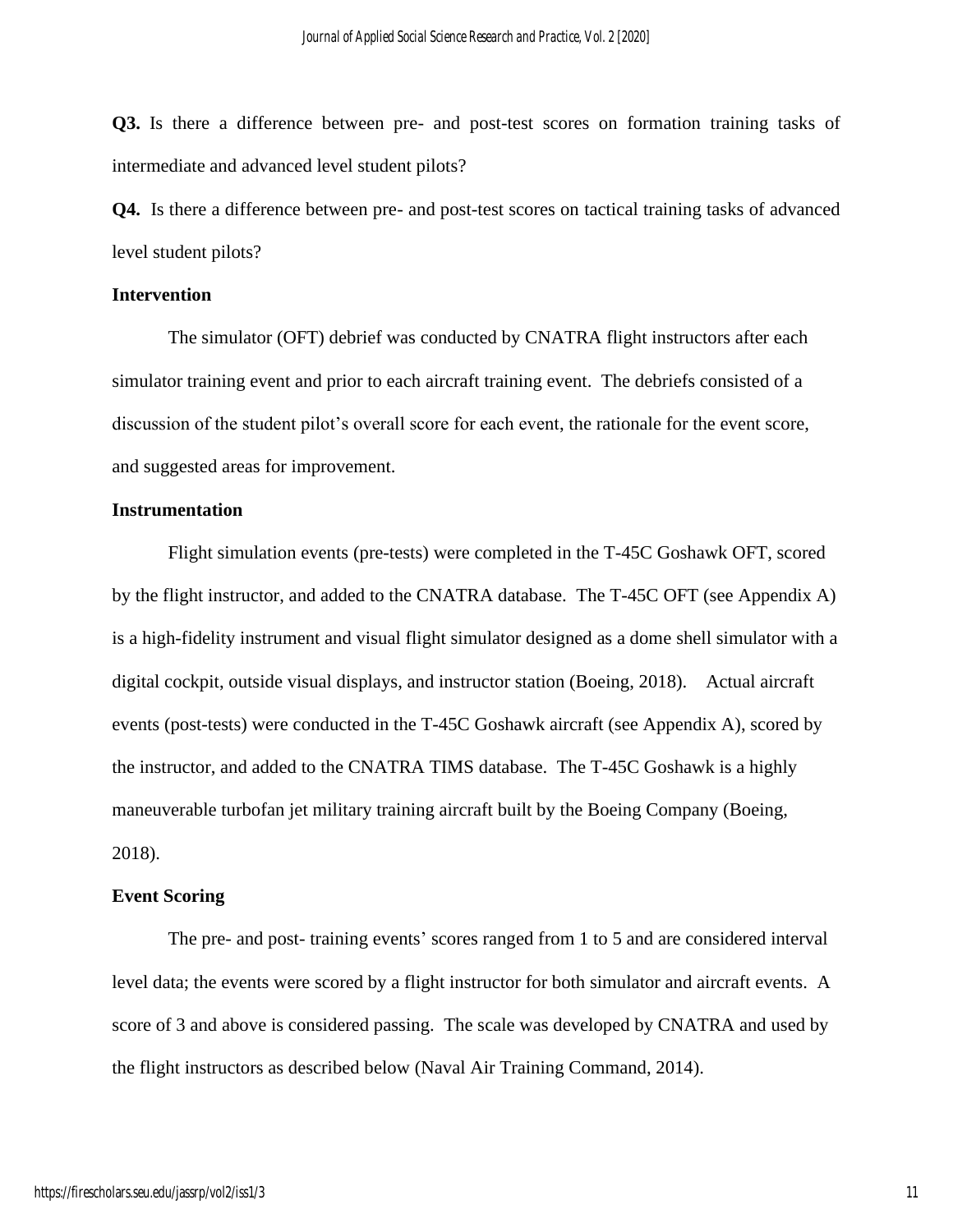1: *Demonstrated*. The task was demonstrated by the instructor or performed solo by the student. 2: *Unable*. The task was unsafe and the student could not perform the task within course training standards.

3: *Fair*. The task was safe, but the student lacked proficiency, and his or her deviations exceeded course training standards.

4: *Good.* The task was performed within course training standards.

5: *Excellent.* The task surpassed course training standards.

#### **Limitations of the Study**

The study analyzed post-hoc, archival data. The sample was purposive and drawn from two branches of military service, the USN and USMC, and may not be representative of all military or civilian pilots. CNATRA provided the archival dataset for years 2015 through 2017. Whether students repeated simulator events on their own time and prior to the graded aircraft events was unknown. By design, some simulator events present more difficult tasks than tasks in the aircraft. For example, a simulated instrument approach in a thunderstorm using instrument flight rules (IFR) is more difficult compared to an instrument approach in the actual aircraft during marginal visual flight rules (MVFR). However, conducting an inverted roll in the aircraft is typically more difficult than conducting the maneuver in the simulator. Additionally, based on the nature of high-risk military flying, flight students typically never perform certain maneuvers or training tasks in the aircraft prior to performing the tasks in the simulator. The study specifically investigated the training events conducted within the four training domain areas and did not compare intermediate students to advanced students. Finally, the study was exploratory in nature since no control group existed for comparison purposes.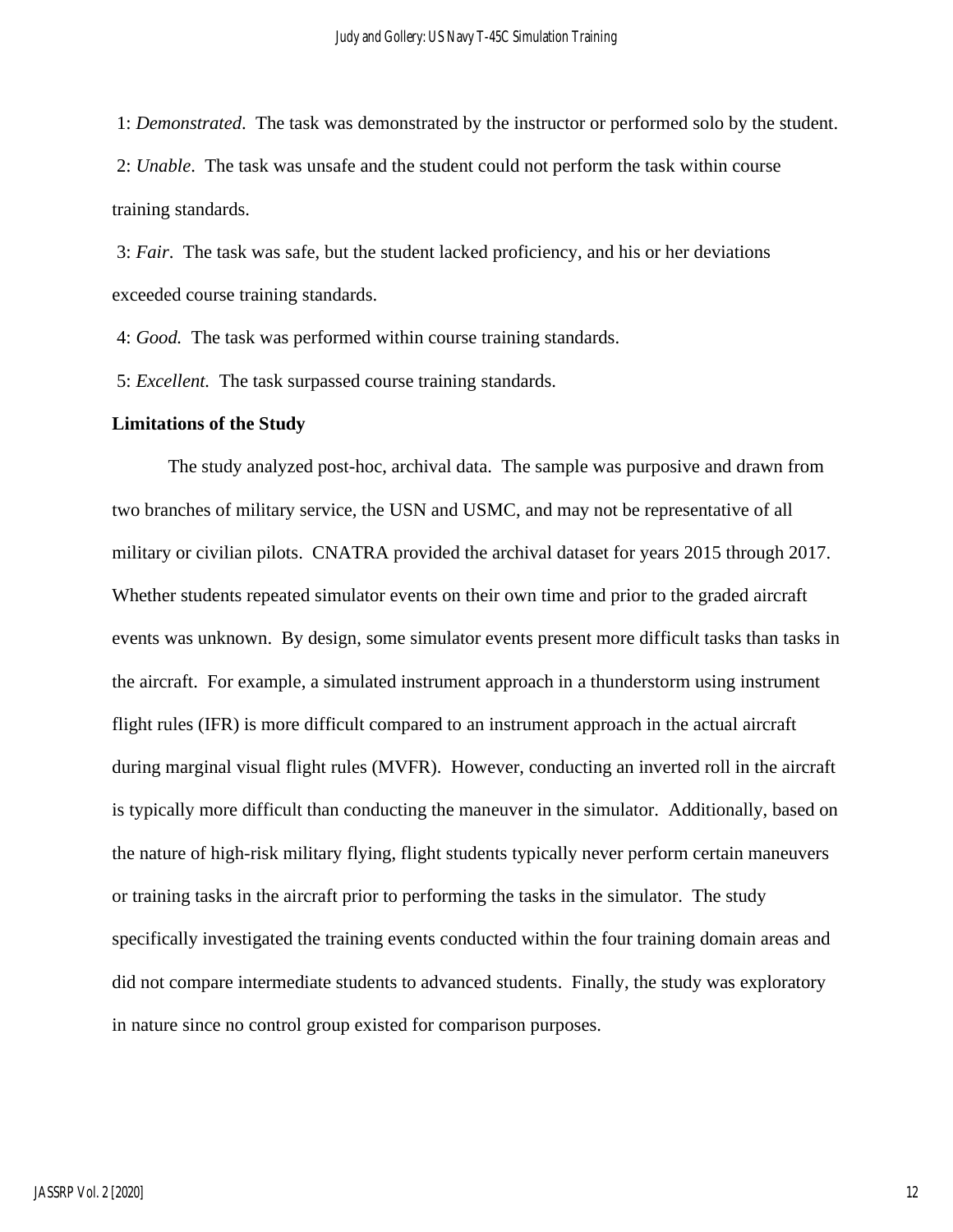#### **Data Analyses**

The data from matched pilot simulation event scores and actual aircraft event scores were analyzed using both descriptive and inferential statistical techniques. Mean scores (M), standard deviations (*SD*), and frequency counts (*n*) were the primary descriptive statistical techniques used to address the four research questions. The *t-*test of dependent means was used to compare pre-test scores (simulation training event scores) and post-test scores (actual aircraft training event scores). The alpha level of  $p < .05$  was used as the threshold for statistical significance of findings. The magnitude of treatment effect (effect size) was assessed using the Cohen's *d* test statistic. Cohen's conventions of interpretation were used for the qualitative interpretation of effect size values in each of the study's four research questions.

#### **Results**

#### **Descriptive Results**

Descriptive statistics were calculated for each training domain area. The mean scores for each training domain increased from pre- to post- test in the instrument training domain. The results are depicted in Table 1.

Table 1

| <b>Training Domain</b> | N      | Mean             |              |             | <b>Standard Deviation</b> |
|------------------------|--------|------------------|--------------|-------------|---------------------------|
| Contact                | 42,825 | Pre<br>Post 3.45 | 3.08         | pre<br>post | 0.46<br>0.69              |
| Instrument             | 39,169 | Pre<br>Post 3.44 | 3.61         | pre<br>post | 0.47<br>0.78              |
| Formation              | 33,521 | Pre<br>Post 3.54 | 3.16         | pre         | 0.54<br>post 0.84         |
| Tactical               | 76,368 | Pre<br>Post      | 3.59<br>3.77 | pre<br>post | 0.53<br>0.63              |

*Event Score Means, Standard Deviations, and Frequencies for Total Sample*

*Note.* Event scores range from 1 to 5; 3 is considered passing.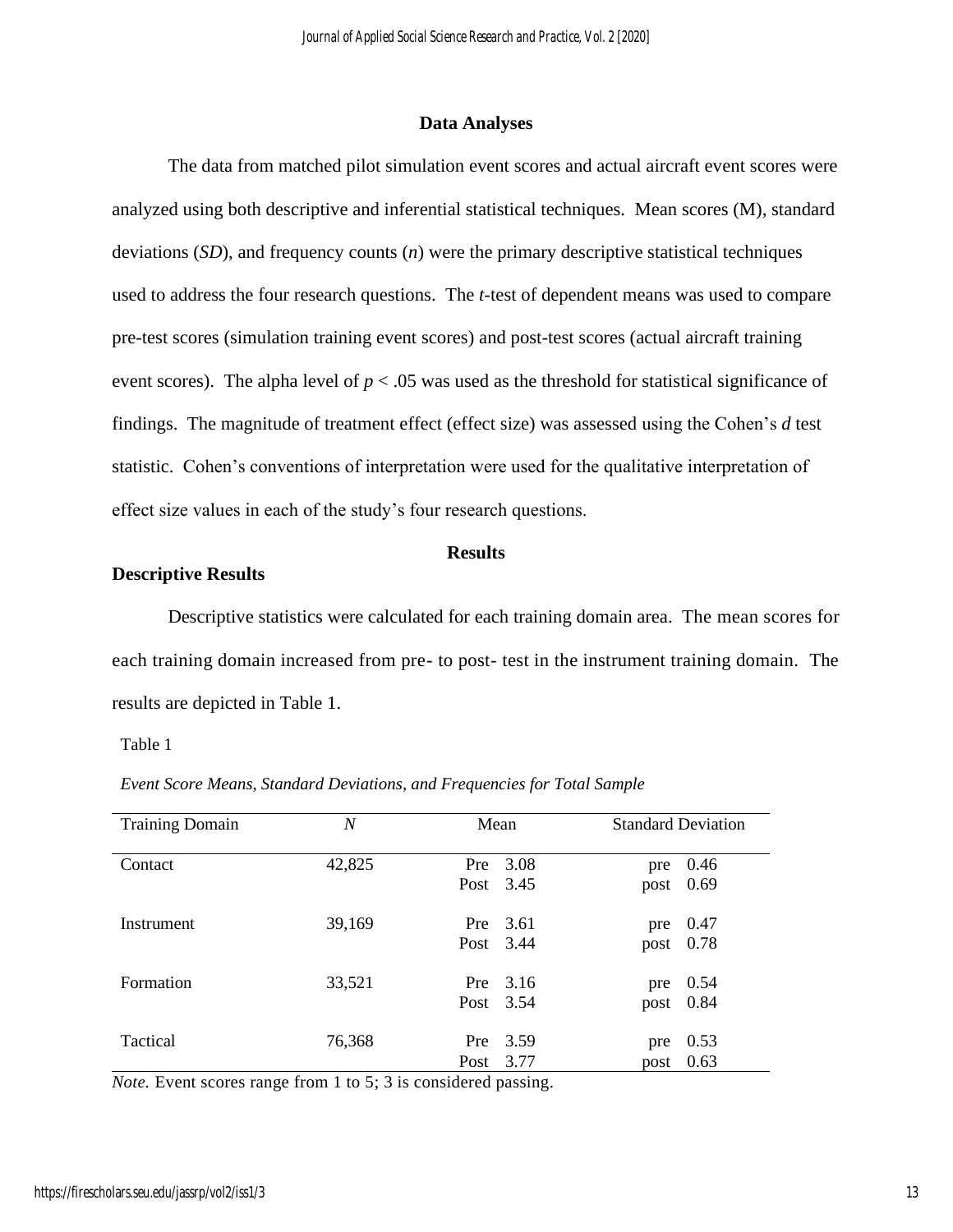## **Inferential Results**

**Research Question 1:** Is there a difference between pre- and post-test scores on contact training tasks of intermediate level student pilots?

For the flight training domain of contact training, the *t-*test of dependent means was used to determine the mean score difference from pre-test (simulator) to post-test (aircraft); the result was significant  $(t = 112.12; p < .001)$ . Cohen's *d* was used to determine the effect size (ES) of differences; the resulting ES was considered medium  $(d = 0.54)$ . Table 2 reports a summary of findings for the Contact Training domain.

Table 2

*Intermediate Pilots' Pre/Post Event Score Comparison of Contact Training Domain*

| <b>Contact Training</b> |        | Mean | Standard<br>Deviation |             | а    |
|-------------------------|--------|------|-----------------------|-------------|------|
| Pre (Simulator)         | 42,825 | 3.08 | 0.46                  | $112.12***$ | 0.54 |
| Post (Aircraft)         | 42.825 | 3.45 | 0.69                  |             |      |

 $***p < .001$ 

Figure 1 displays the percentage of change of intermediate pilots' scores between simulator training and aircraft training for the contact training domain. Based on the sample size in the training domain ( $n = 42,825$ ), the percentages were computed to show the percentage of simulator scores (pre) that were greater than aircraft scores (post).



*Figure 1.* Contact Training Percent Change of Intermediate Pilots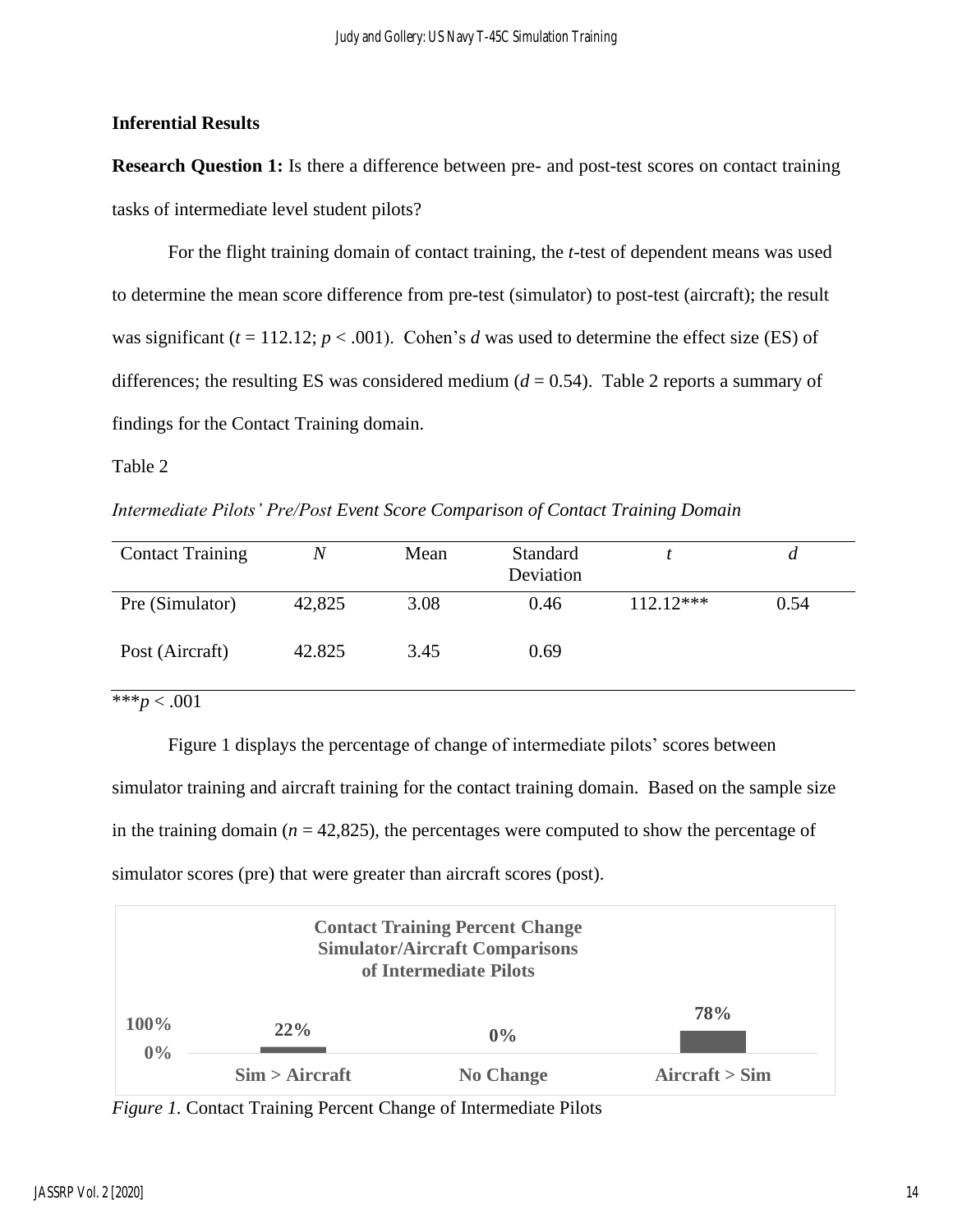**Research Question 2:** Is there a difference between pre- and post-test scores on Instrument Training tasks of intermediate and advanced level student pilots?

In the flight training domain of instrument training, the *t-*test of dependent means was used to determine the mean score difference from pre-test (simulator) to post-test (aircraft); the result was significant ( $t = 36.96$ ;  $p < .001$ ). Cohen's *d* was used to determine the effect size of differences between the pre-test and the post-test scores of both intermediate and advanced student pilots on instrument training tasks. The ES was considered small  $(d = 0.19)$ . Table 3 contains a summary of findings for the instrument training domain.

Table 3

*Intermediate/Advanced Pilots' Event Score Pre/Post Comparison of Instrument Training*

| <b>Instrument Training</b> | Ν      | Mean | Standard<br>Deviation |            |      |
|----------------------------|--------|------|-----------------------|------------|------|
| Pre (Simulator)            | 39.169 | 3.61 | 0.47                  | $36.96***$ | 0.19 |
| Post (Aircraft)            | 39,169 | 3.44 | 0.78                  |            |      |

*\*\*\*p* < .001

Figure 2 depicts the percentage of change in scores between simulator training and

aircraft training for Instrument Training among intermediate and advanced pilots.



 *Figure 2.* Instrument Training Percent Change of Intermediate and Advanced Student Pilots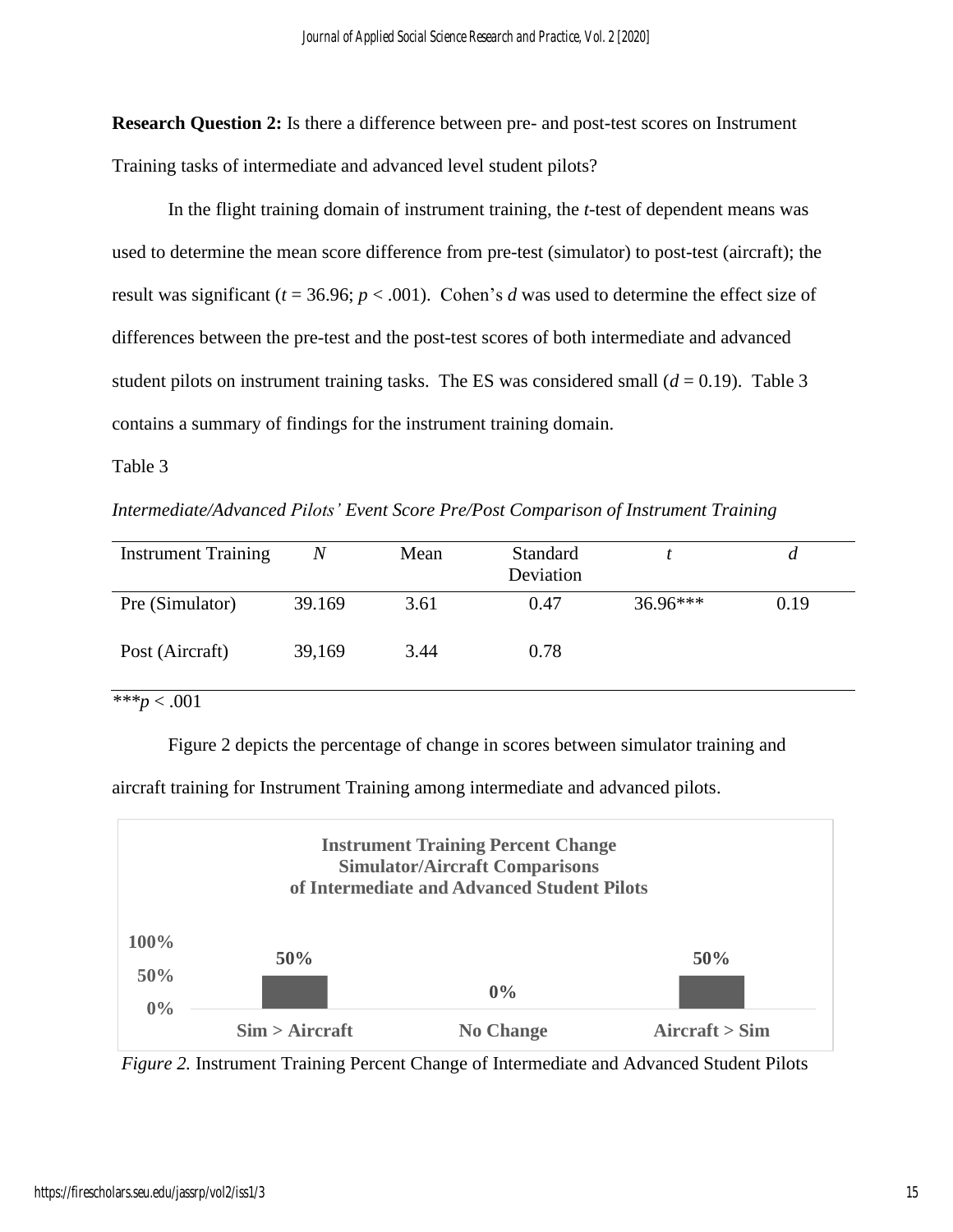**Research Question 3:** Is there a difference between pre- and post-test scores on Formation Training tasks of intermediate and advanced level student pilots?

The *t*-test of dependent means was used to determine the mean score difference from pretest (simulator) to post-test (aircraft); the result was significant ( $t = 82.82$ ;  $p < .001$ ). Cohen's *d* was used to determine the effect size of differences between the pre-test and the post-test scores of intermediate and advanced student pilots on formation training tasks. The ES was considered medium  $(d = 0.45)$ . Table 4 displays the results of the comparisons on the formation training domain.

Table 4

*Intermediate/Advanced Pilots' Event Score Pre/Post Comparison of Formation Training*

| <b>Formation Training</b> | $\,N$  | Mean | Standard<br>Deviation |          | a    |
|---------------------------|--------|------|-----------------------|----------|------|
| Pre (Simulator)           | 33,521 | 3.16 | 0.54                  | 82.82*** | 0.45 |
| Post (Aircraft)           | 33,521 | 3.54 | 0.84                  |          |      |
| *** $p < .001$            |        |      |                       |          |      |

Figure 3 depicts the percentage of change in scores between simulator training and aircraft training for the training domain formation training among intermediate and advanced pilots.



*Figure 3*. Formation Training Percent Change of Intermediate and Advanced Student Pilots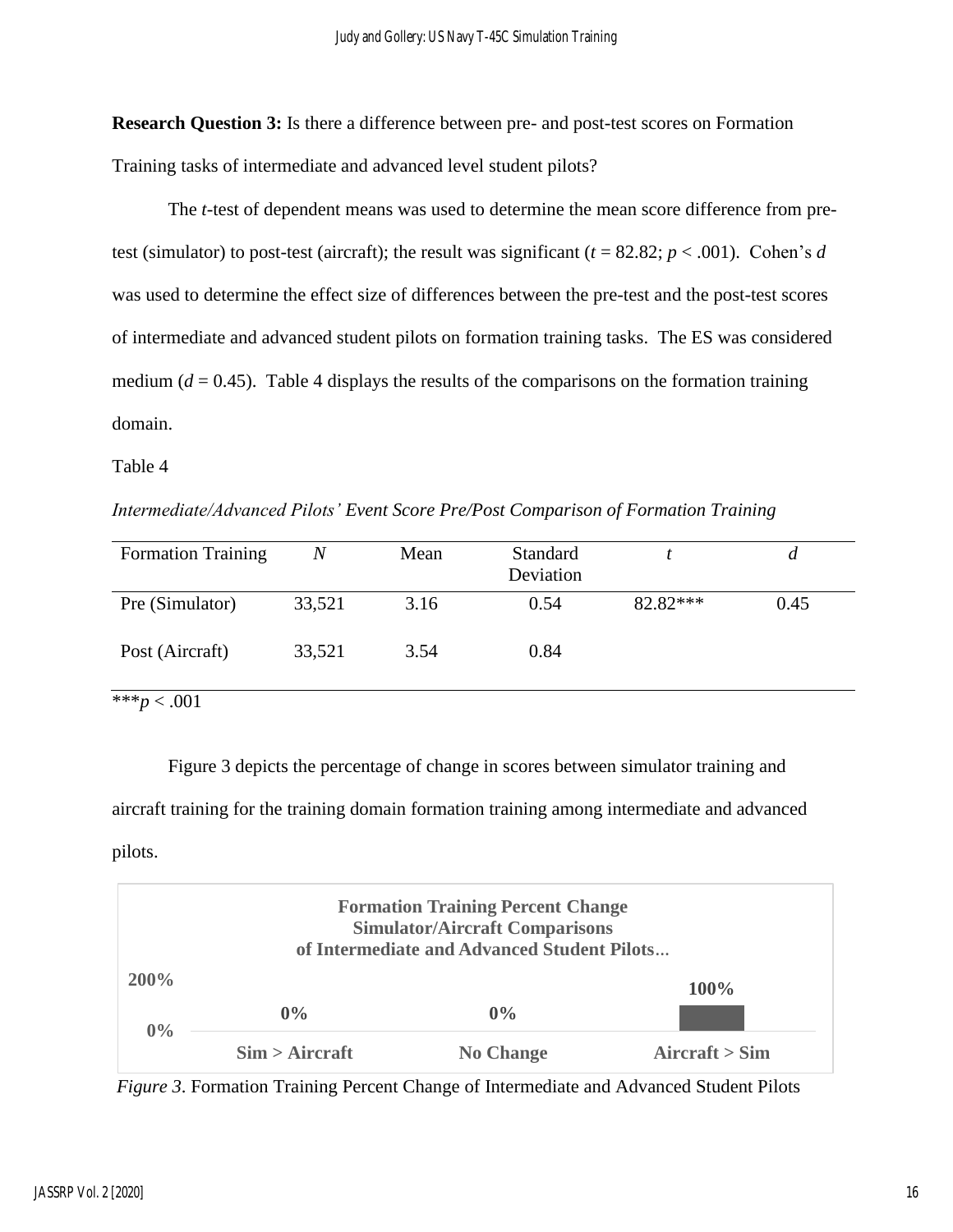**Research Question 4:** Is there a difference between pre- and post-test scores on tactical training tasks of advanced level student pilots?

The *t*-test of dependent means was used to determine the mean score difference from pretest (simulator) to post-test (aircraft); the result was significant  $(t = 60.41; p < .001)$ . Cohen's *d* was used to determine the effect size of differences between the pre-test and the post-test scores of advanced student pilots; the ES was considered small,  $(d = 0.22)$ . Table 5 contains a summary of findings for the tactical training domain.

### Table 5

*Advanced Pilots' Pre/Post Comparison of Tactical Training*

| <b>Tactical Training</b> | N      | Mean | Standard<br>Deviation |            |      |
|--------------------------|--------|------|-----------------------|------------|------|
| Pre(Sim)                 | 76,368 | 3.59 | 0.53                  | $60.41***$ | 0.22 |
| Post (Aircraft)          | 76,368 | 3.77 | 0.63                  |            |      |

\*\*\**p* < .001

Figure 4 displays the percentage of change in scores between simulator training and

aircraft training for tactical training among advanced pilots.

| <b>Tactical Training Percent Change</b><br><b>Simulator/Aircraft Comparisons</b><br>for Advanced Pilots |                |                  |                                 |  |  |
|---------------------------------------------------------------------------------------------------------|----------------|------------------|---------------------------------|--|--|
| 100%                                                                                                    |                |                  | 76%                             |  |  |
| $0\%$                                                                                                   | 18%            | 6%               |                                 |  |  |
|                                                                                                         | Sim > Aircraft | <b>No Change</b> | $A \text{ircraft} > \text{Sim}$ |  |  |

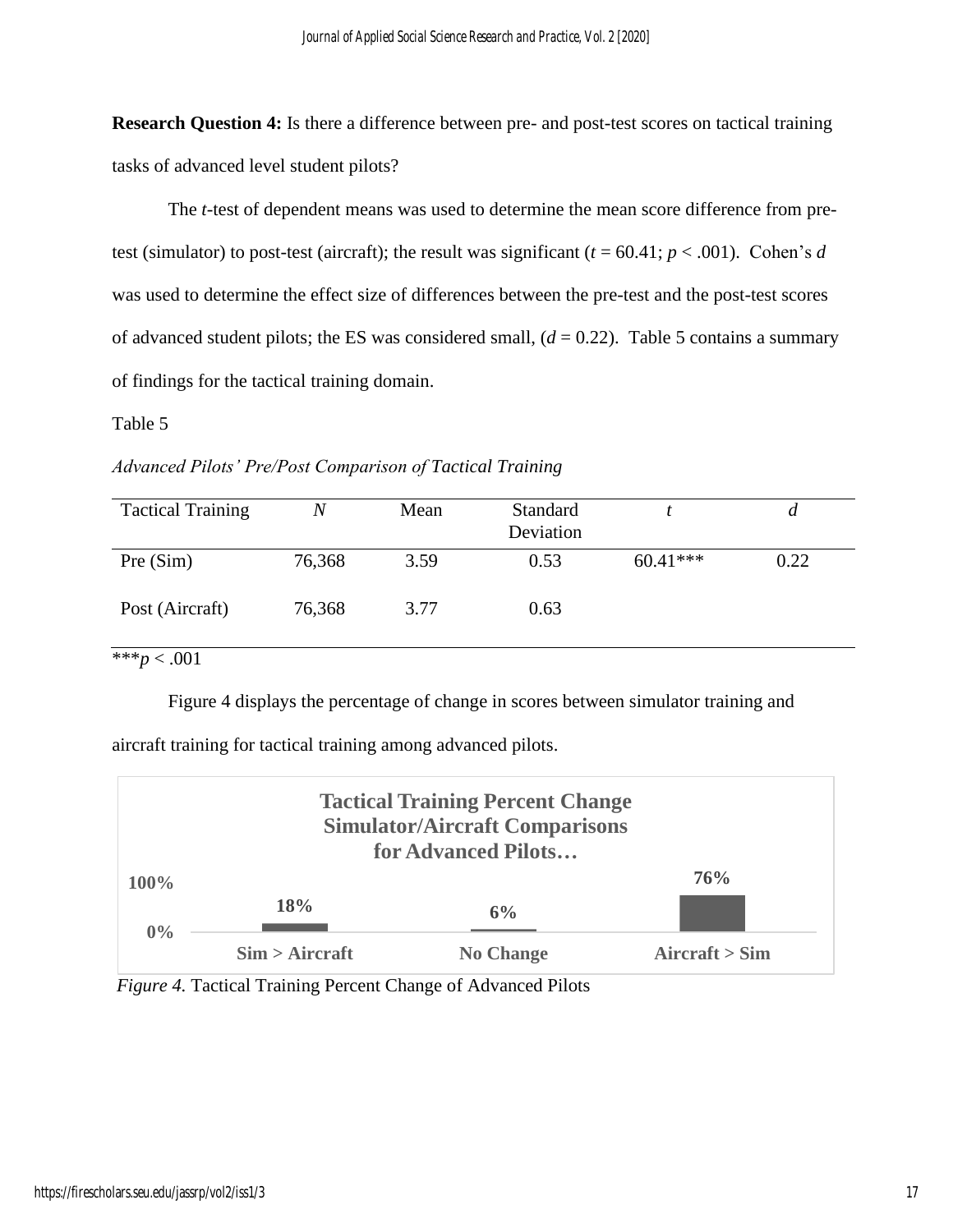#### **Discussion**

The four research questions in this study focused on four pilot training domains among intermediate and advanced student pilots: contact training (Q1), instrument training (Q2), formation training (Q3), and tactical training (Q4).

The results of the study revealed that all four pre/post comparisons were statistically significant  $(p < .001)$ . All the domain post-test (aircraft) mean scores were significantly higher than the pre-test (simulator) scores except for the Instrument Training domain, which included both intermediate and advanced pilots. In the instrument training domain, the mean (aircraft) post-test score was significantly lower than the mean (simulator) pre-test scores. Logically, one might anticipate higher post-test scores after practice of events in a simulator. Due to the large sample size, however, the statistically significant findings should be viewed cautiously. Since no control group was available for this study, the results revealed only differences between simulator events and aircraft events, not causal relationships. Further experimental research is needed to evaluate the differences simulation training might make in actual aircraft performance.

For Research Question 1, contact training results of intermediate pilots revealed that 78% of the aircraft event scores were greater than simulator event scores, and 22% of simulator scores were greater than aircraft event scores. In cases in which the aircraft score is greater than the simulator score, the contact training model of pre-test (simulation), instructor debrief, and posttest (aircraft) would appear to be effective  $(p < .05; d = 0.54)$ . However, when the simulator score is greater than the aircraft score, two conclusions may be drawn; either 1) the simulator may not effectively prepare the students for the aircraft event or 2) the actual aircraft tasks were more difficult in that domain. More research is needed to reach definitive conclusions.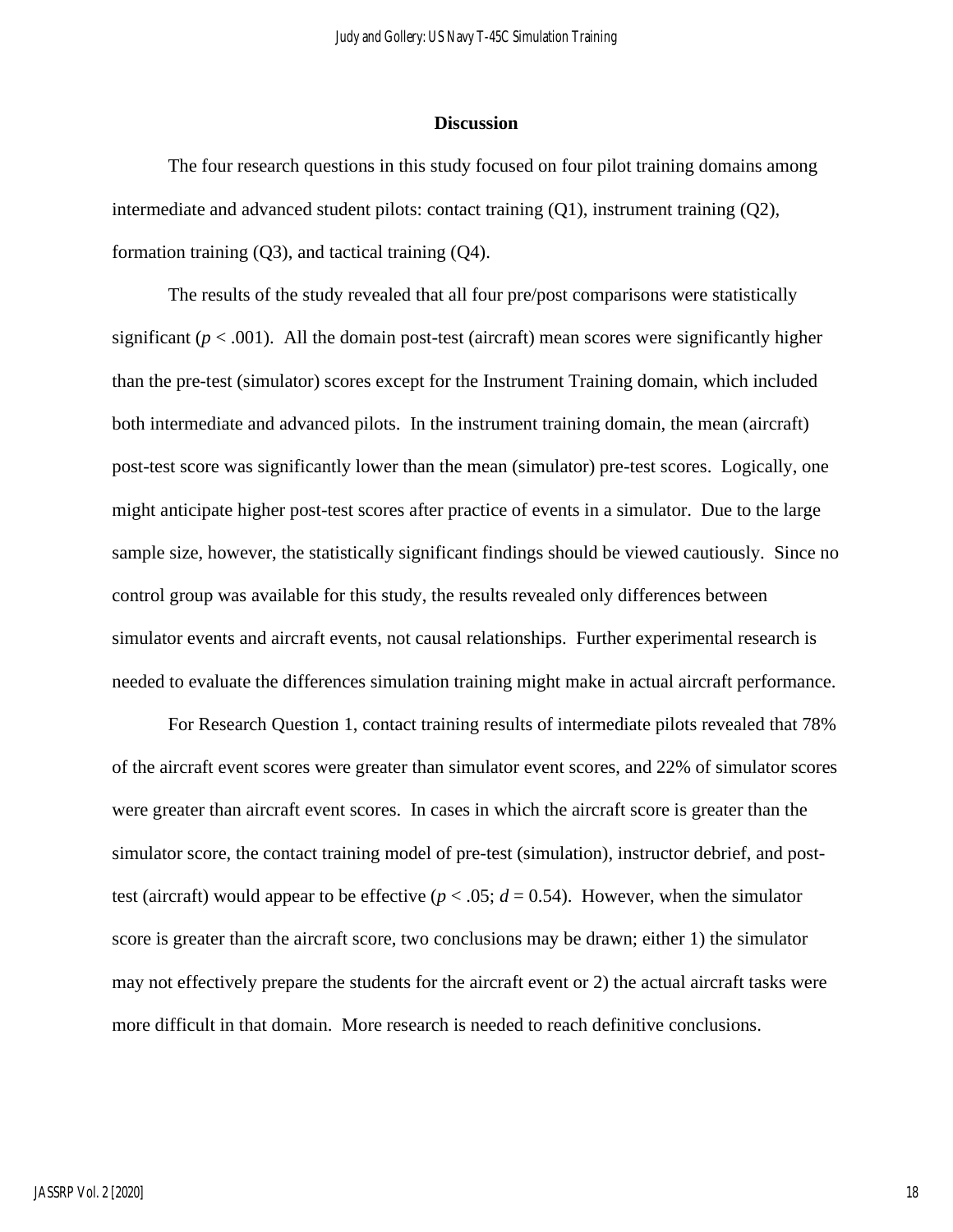Research Question 2 investigated the differences between scores of both intermediate and advanced student pilots in the instrument training domain. The results revealed statistically significant differences between pre- and post-test scores  $(p < .001)$ . However, the mean post-test (aircraft) score was lower than the pre-test (simulation) score. In addition, fifty percent of aircraft scores were greater than the simulator scores. These results may imply that the simulator's instrument training events are harder than the aircraft training events. As mentioned earlier, simulator training events often include extreme and challenging weather scenarios and flight emergencies. In the actual aircraft training scenario, the instructor will not endanger the aircraft or personnel to fly in weather that is considered too risky for student pilots. Another possible explanation might be that the mean simulation scores may be higher due to their being too easy compared to actual aircraft execution of the tasks. The effect size in this comparison was small  $(d = 0.19)$ , indicating that the change in score from simulator to aircraft training was negligible. This finding is notable since the instrument training domain emphasizes emergency procedures and is the training phase in which students earn their instrument rating. Not all emergency procedures can be executed in the aircraft, a common constraint in aviation training. Actual aircraft training events are not flown in bad weather or executed during authentic in-flight emergencies. Even in actual aircraft training, emergency procedures are "simulated" (e.g., engine out).

Research Question 3 compared the pre- and post-test scores of intermediate and advanced pilots in the formation training domain; the result was significant  $(p < .001)$ . The effect size was considered medium  $(d = 0.45)$ ; one-hundred percent of aircraft scores were greater than simulator scores. The results suggest that the simulator/debrief/aircraft training model is helpful in the formation training domain. However, another conclusion might be that the simulator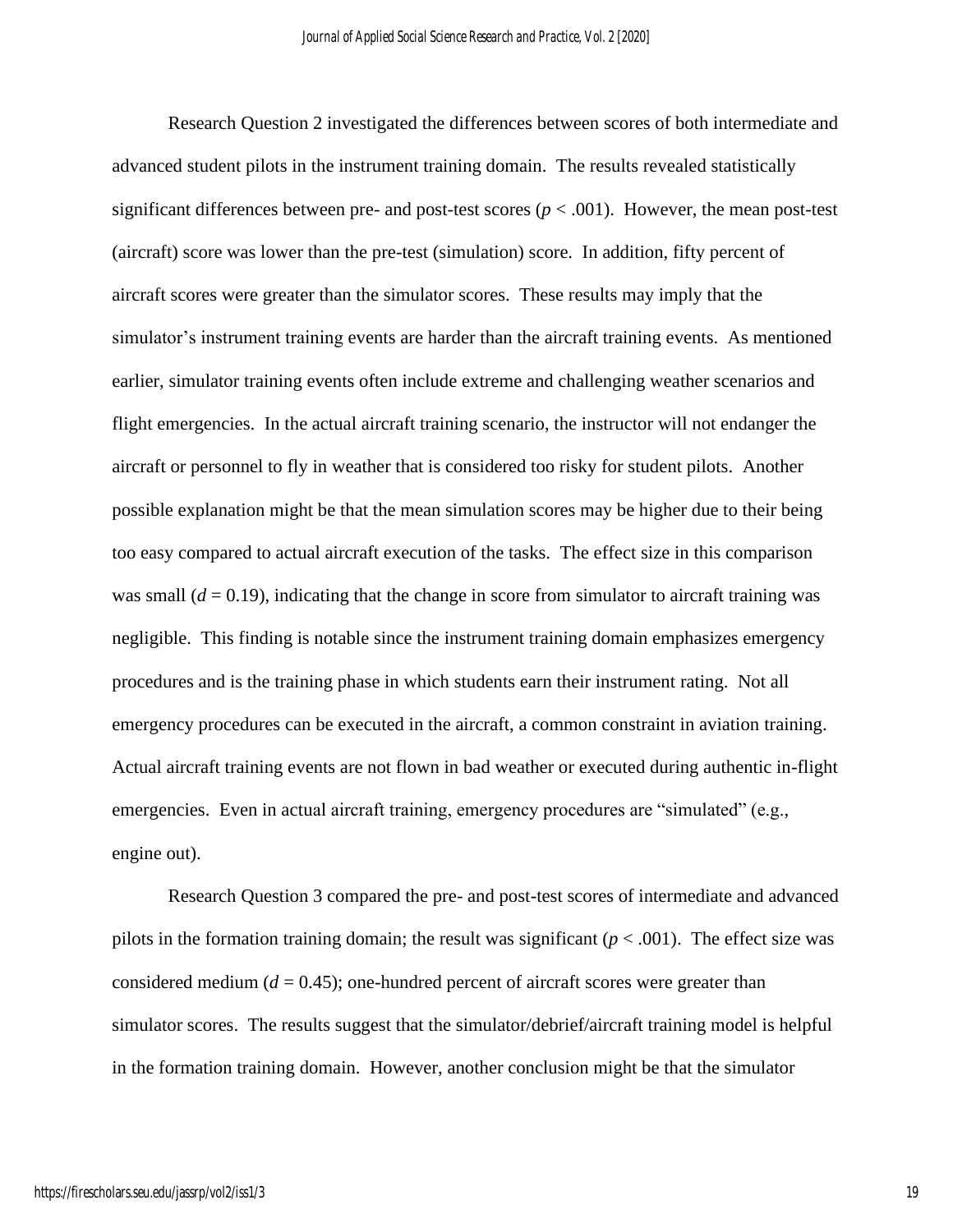events are too simple compared to actual aircraft flight events. Since formation training requires critical flight maneuvering within tight tolerances, the more likely scenario is that the simulator can only perform a small set of the training events. More research is needed to determine the relationships between simulator and aircraft training in this domain.

Research Question 4 investigated the differences between pre- and post-test scores of advanced pilots for the tactical training domain, and the result was significant  $(p < .001)$ . The mean (aircraft) post-test score was significantly different from, or higher, than the mean (simulation) score. The analyses also revealed that 76% of aircraft scores were greater than simulator scores, 18% of aircraft scores were lower than simulator scores, and 6% saw no change in scores. The effect size in this comparison was small  $(d = 0.22)$ . Tactical training involves carrier landing qualification; in this sample, 18% of the simulator scores were greater than aircraft scores. The probable explanation relates to the fact that real-world carrier landing events include more variables than can be authentically reproduced in the simulator. However, aircraft carrier landings are easier today than in the past due to advanced onboard automation technologies.

Overall, the results of the study indicated that the training model of pre-test (simulator), debrief, and post-test (aircraft) was helpful in training T-45C intermediate and advanced pilots. However, without a control group for comparison purposes and information on the numbers of practice sessions in simulator training prior to aircraft training, definite conclusions are difficult to ascertain. All training comparison were statistically significant: however, the effect sizes were small to moderate. The results of this study indicated that the use of simulators is somewhat helpful for intermediate student pilots in the contact training domain, somewhat helpful for intermediate and advanced pilots in the instrument training and formation training domains, and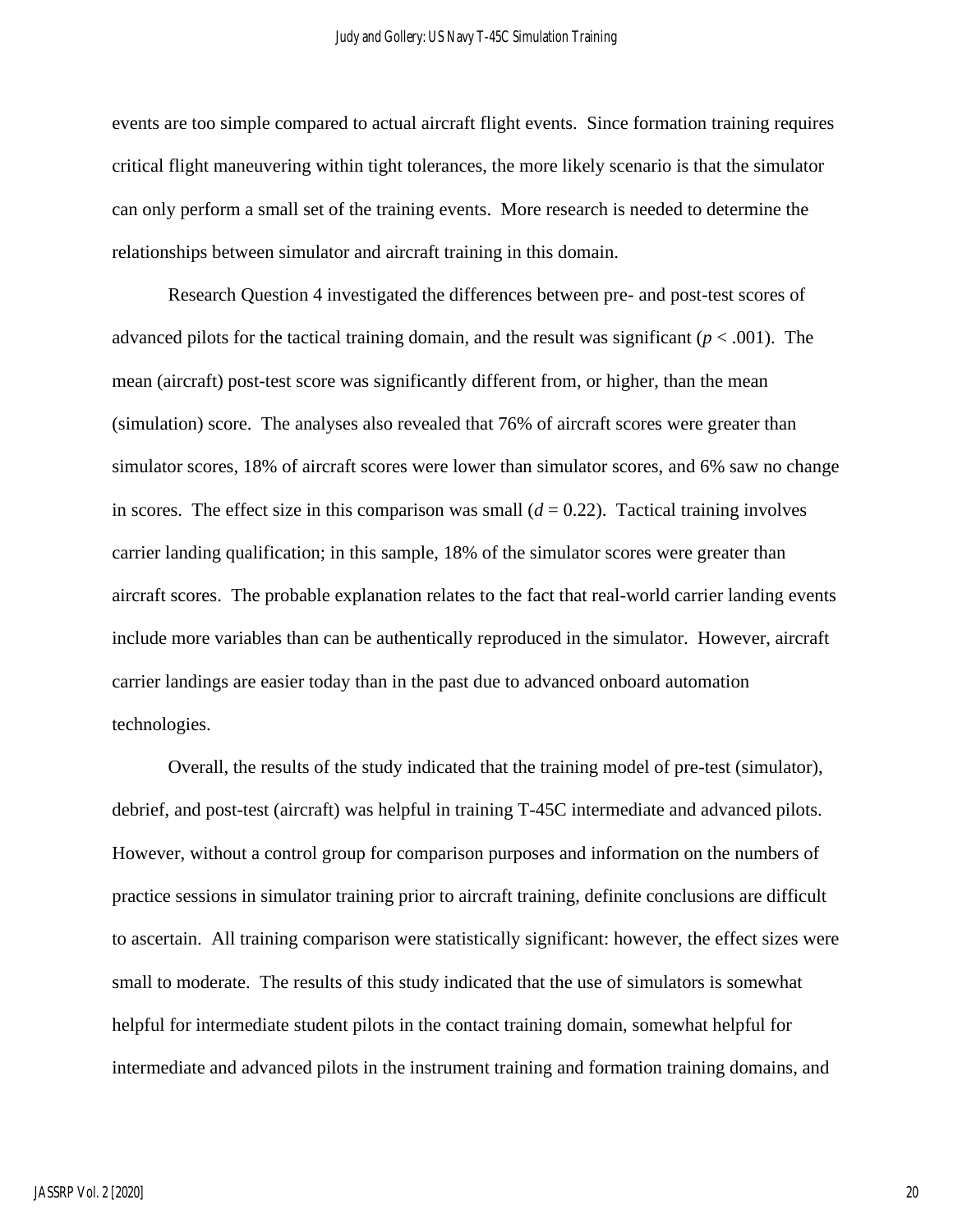somewhat helpful for advanced student pilots in the tactical training domain. To accurately determine the impact or effect of simulation practice on actual aircraft performance would require rigorously controlled experimental studies, which are not often feasible. Future research studies are needed to measure and assess the effects of simulation training events with instructor debriefs and the inclusion of additional simulation technologies such as augmented reality (AR), virtual reality (VR), or mixed reality (XR). Additionally, if simulations were introduced earlier in pilot training curricula, training event scores might increase and potentially reduce the time to train student pilots. For example, many flight schools, including those of the US Military, are experimenting with computer tablet-based and competency-based training in lieu of classroom training. A survey of F/A-18 training squadrons found that Navy fleet pilots preferred simulator technologies, including AR/VR, over computer-assisted instructional slides (Tublin, 2018). As simulation technologies improve and more simulations are introduced into pilot training curricula, future experimental research may assist the military to determine the optimal mix of simulation and aircraft flight training.

#### **Recommendations for Future Research**

The results of this exploratory study indicated that flight training in a simulator is helpful, but the study also pointed to potential shortfalls and recognized the need for more experimental research on flight training. Flight training with simulators has increased over the years; as new technologies such as VR and competency-based training become more common, even further research is required. Additional studies might focus on the introduction of VR and other simulation technologies earlier in the ground-based instructional phases to determine whether aircraft training scores increase and whether the overall time to train pilots decreases. Even a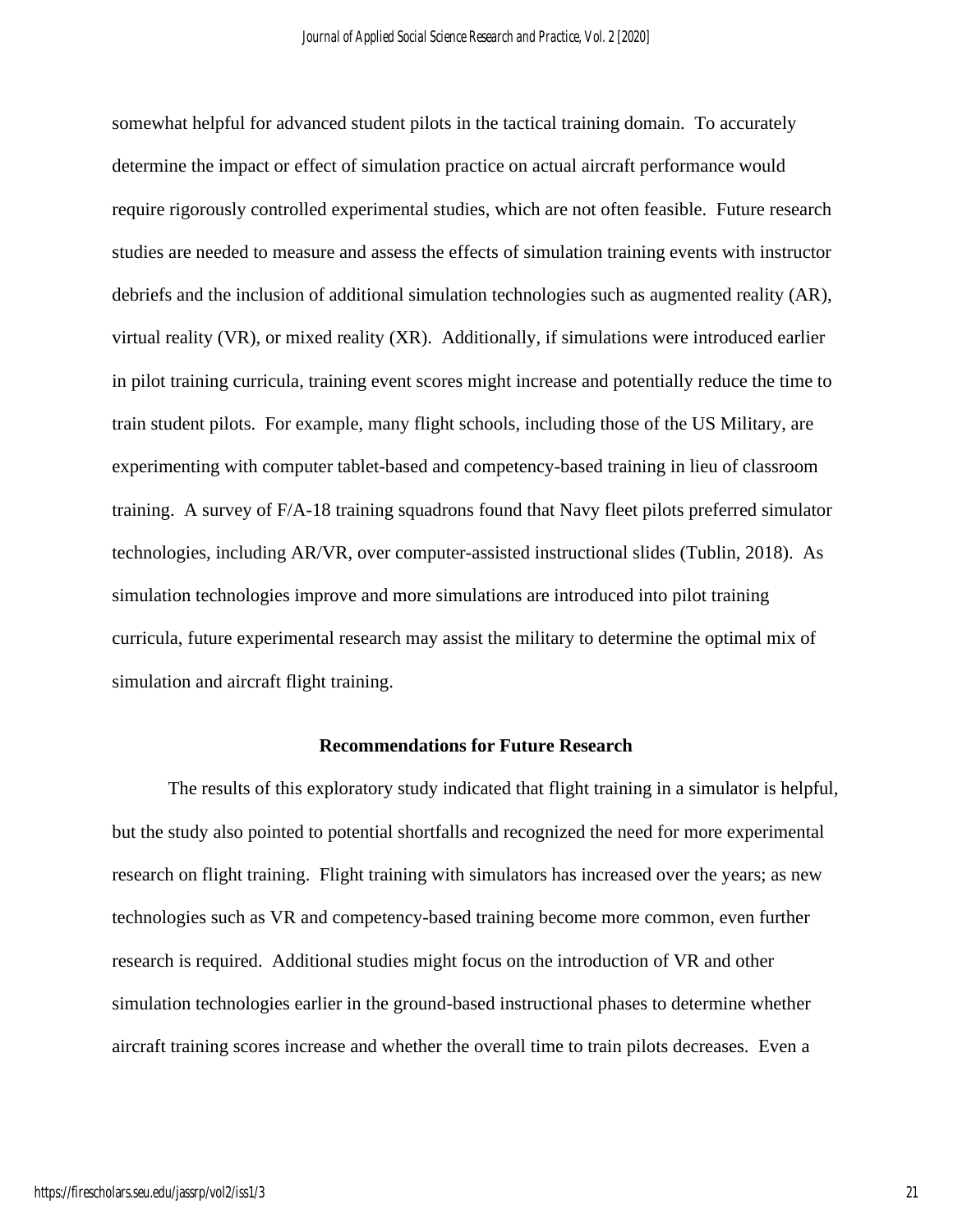strategy as simple as providing a flight student with a tablet-based VR simulator to use while studying might improve training scores.

The US Navy and commercial airline industries are very interested in ways to improve the effectiveness of pilot training and to reduce costs and pilot training time. The potential benefits of reduced time and effort to bring military and commercial pilots to the high levels of proficiency required certainly warrant deep explorations of simulation usage and instructional methodologies. An experimental study using experimental and control groups could explore the effects of specific amounts of simulation time and methodologies earlier in pilot training phases as well as the traditional training model utilized in this study. As the need for more pilots rises, rigorous research is indispensable to answer the critical questions regarding ways flight schools can improve flight training in order to produce the next generation of pilots.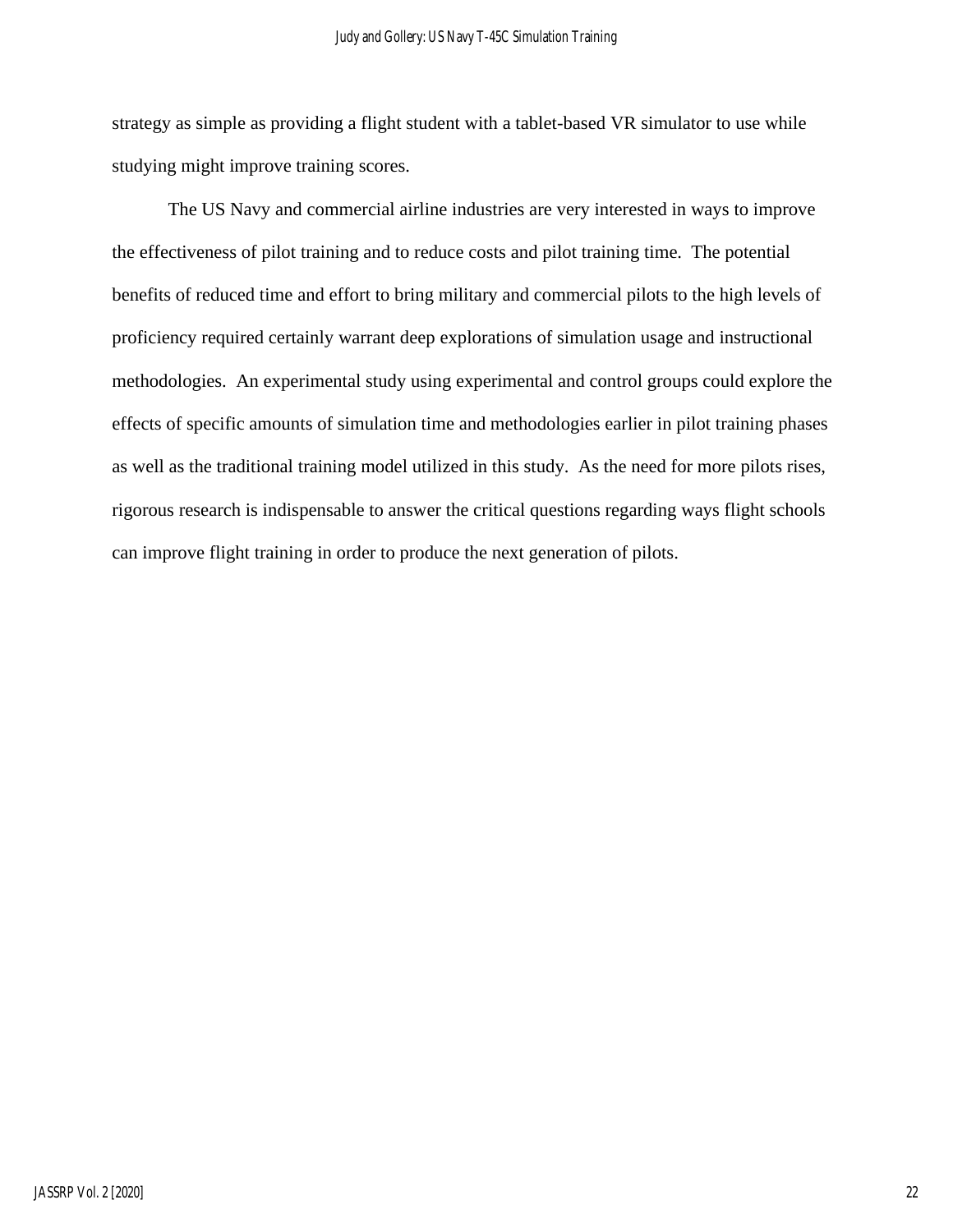#### **References**

- Bachman, J. (2014). *Pilot shortage adds to regional airlines' woes*. Retrieved from [https://www.bloomberg.com/news/articles/2014-03-07/regional-airlines-suffer-a-pilot](https://www.bloomberg.com/news/articles/2014-03-07/regional-airlines-suffer-a-pilot-shortage)[shortage](https://www.bloomberg.com/news/articles/2014-03-07/regional-airlines-suffer-a-pilot-shortage)
- Caliban, R., Jr. (2012). Time to solo as a predictor of performance in civilian flight training. *International Journal of Aviation Psychology*, *22*(1), 30-40.
- Federal Aviation Administration. (2018). *FAA aerospace forecast: Fiscal years 2018-2038*. Washington, DC: Author.
- Fleming, M. (2013). Groundwork takes flight: Simulator in Oklahoma allows pilot training, cost savings. Retrieved from [https://journalrecord.com/2013/09/18/groundwork-takes-flight](https://journalrecord.com/2013/09/18/groundwork-takes-flight-simulator-allows-pilot-training-cost-savings-aerospace/)[simulator-allows-pilot-training-cost-savings-aerospace/](https://journalrecord.com/2013/09/18/groundwork-takes-flight-simulator-allows-pilot-training-cost-savings-aerospace/)
- Flight Safety Foundation. (2018). Position paper: Pilot training and competency. Retrieved from [https://flightsafety.org/wp-content/uploads/2018/03/FSF-position-paper-pilot-training](https://flightsafety.org/wp-content/uploads/2018/03/FSF-position-paper-pilot-training-and-competency-FINAL-03-01-18.pdf)[and-competency-FINAL-03-01-18.pdf](https://flightsafety.org/wp-content/uploads/2018/03/FSF-position-paper-pilot-training-and-competency-FINAL-03-01-18.pdf)
- Government Accountability Office. (2018). *DOD needs to reevaluate fighter pilot workforce requirements*. Washington, DC: Author.
- Judy, A., & Gollery, T. (2019). US Navy pilot competence: An exploratory study of flight simulation training versus actual aircraft training. *Journal of Applied Social Science Research and Practice*, *1*(1), 4-33.
- Koglbauer, I., Riesel, M., & Braunstingl, R. (2016). Positive effects of combined aircraft and simulator training on the acquisition of visual flight skills. *Journal of Cognition, Brain, and Behavior, 20*(5), 309-318.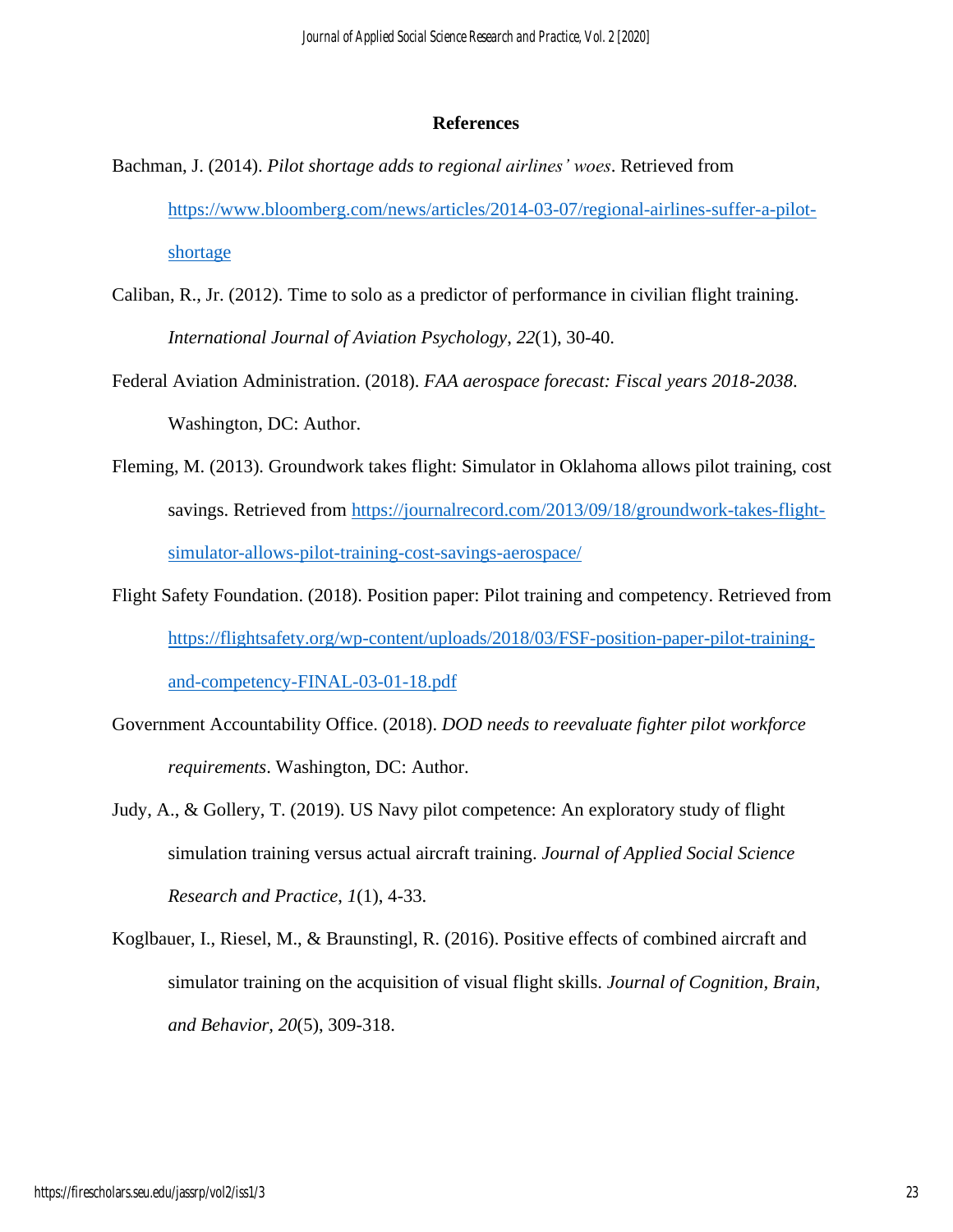- Losey, S. (2018). *The military's stunning fighter pilot shortage: One in four billets is empty*. Retrieved from [https://www.militarytimes.com/news/your-air-force/2018/04/11/the](https://www.militarytimes.com/news/your-air-force/2018/04/11/the-militarys-stunning-fighter-pilot-shortage-one-in-four-billets-is-empty/)[militarys-stunning-fighter-pilot-shortage-one-in-four-billets-is-empty/](https://www.militarytimes.com/news/your-air-force/2018/04/11/the-militarys-stunning-fighter-pilot-shortage-one-in-four-billets-is-empty/)
- Naval Air Training Command. (2014). *T-45 combined multi-service pilot training system*. Corpus Christi, TX: United States Navy.
- Tublin, N. (2018). Use VR headset in naval aviation training. *U.S. Naval Institute Proceedings*, *144*(9), 78-80.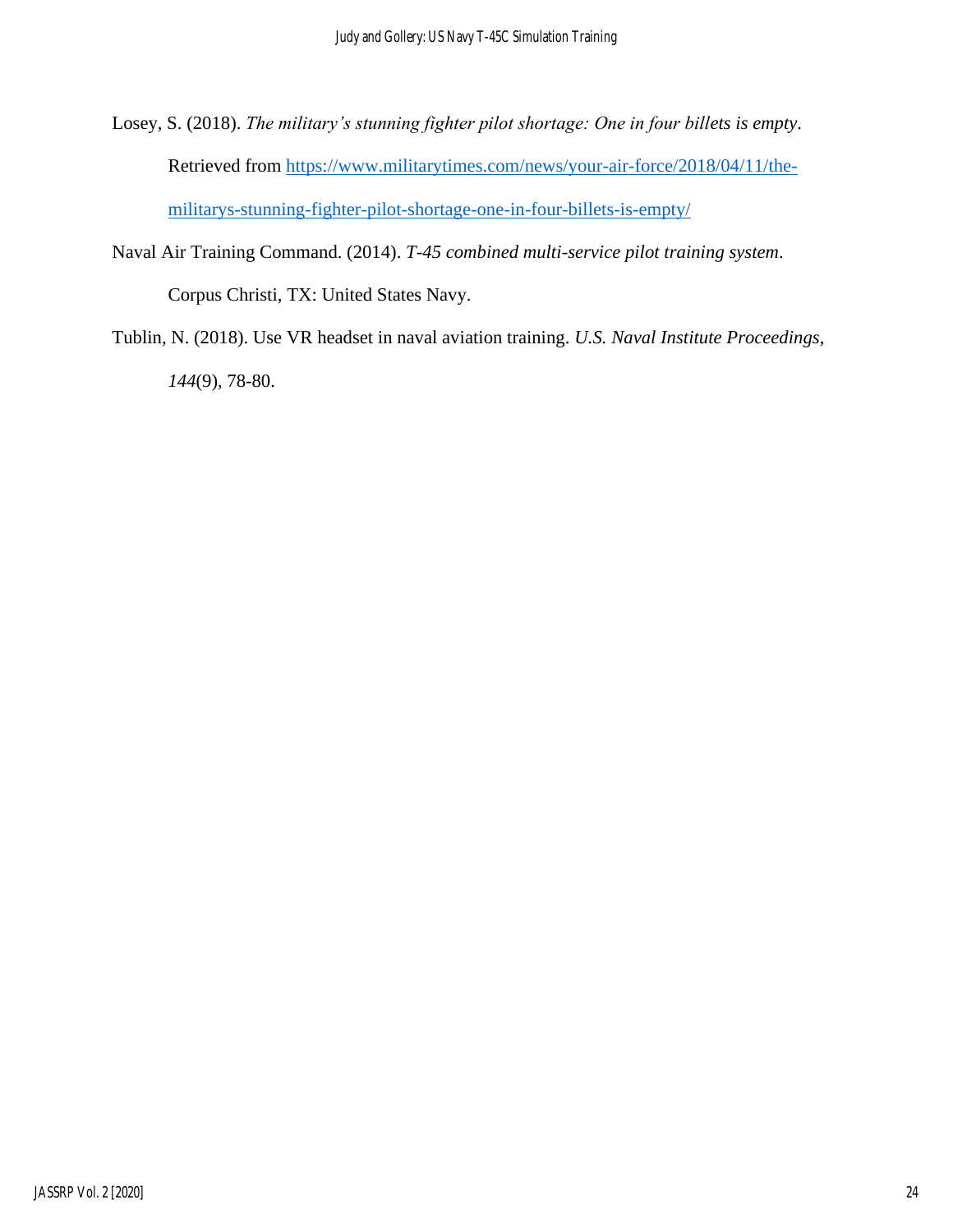# **Appendix A**



T-45C OFT (Reprinted with permission, U.S. Navy)



T-45C Goshawk (Reprinted with permission, U.S. Navy).